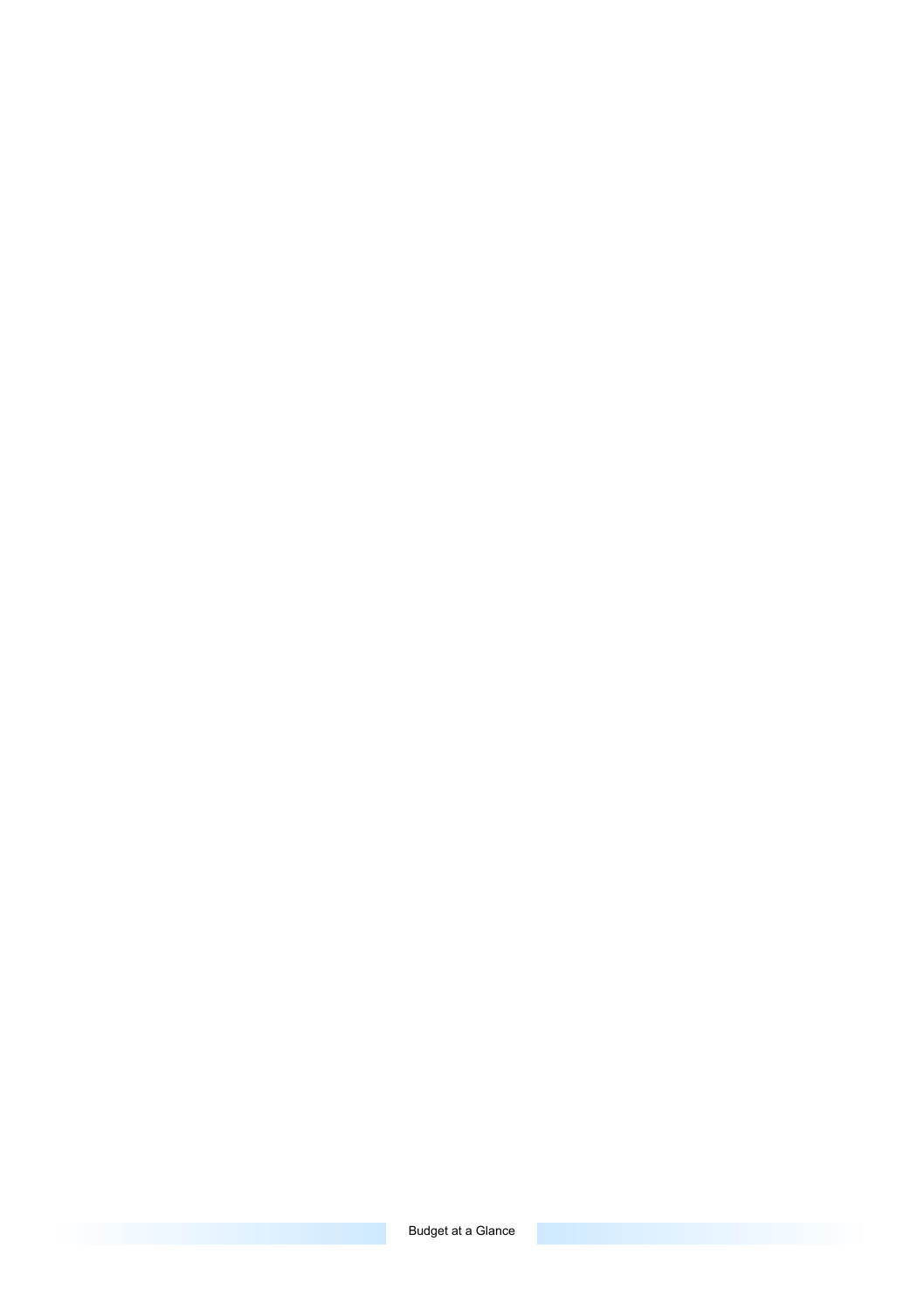# **C** O N T E N T S

| S.No | <b>TABLE AND CHARTS</b>                         | Page.No |  |  |  |  |
|------|-------------------------------------------------|---------|--|--|--|--|
|      | <b>OVERVIEW OF BUDGET</b>                       |         |  |  |  |  |
| 1    | Telangana Budget at a Glance 2022-23            | 4       |  |  |  |  |
| 2    | Overall Budgetary position                      | 5       |  |  |  |  |
| 3    | Revenue Account Receipts and Expenditure        | 6       |  |  |  |  |
| 4    | Revenue and expenditure of the State            | 7       |  |  |  |  |
|      | ANALYSIS OF BUDGET TRENDS                       |         |  |  |  |  |
| 5    | Trends in Revenue Receipts                      | 8       |  |  |  |  |
| 6    | Trends in Revenue Expenditure                   |         |  |  |  |  |
| 7    | <b>Public Debt Outstanding</b>                  |         |  |  |  |  |
|      | ALLOCATION TO IMPORTANT SECTORS IN STATE BUDGET |         |  |  |  |  |
| 8    | Power Sector                                    | 11      |  |  |  |  |
| 9    | <b>Irrigation Sector</b>                        | 12      |  |  |  |  |
|      | <b>DETAILS OF RECEIPTS</b>                      |         |  |  |  |  |
| 10   | An Analysis of Revenue Receipts                 | 13      |  |  |  |  |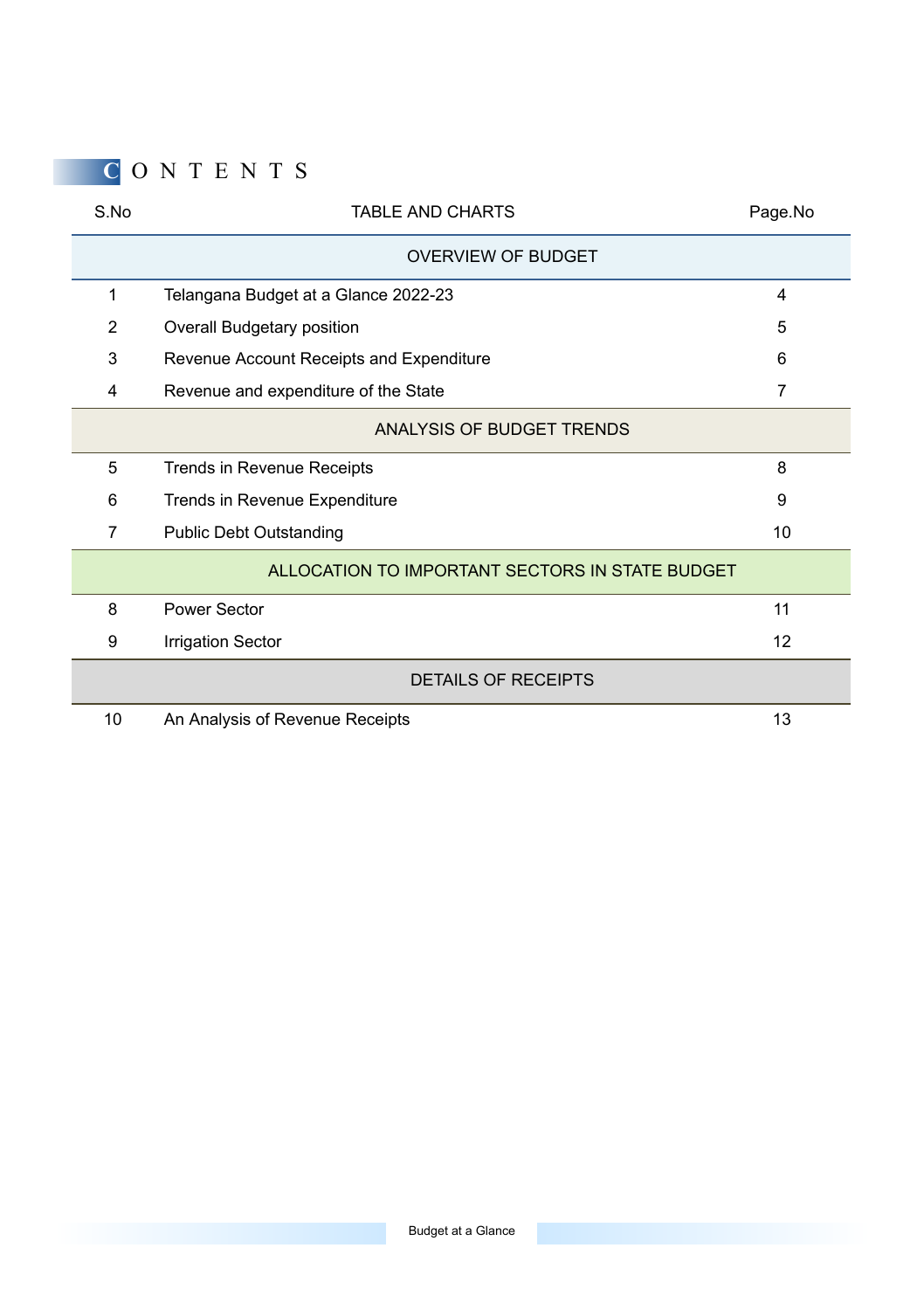## Telangana Budget at a Glance 2022-23

|                | ₹ in Crores                                                           |                            |                   |             |             |  |
|----------------|-----------------------------------------------------------------------|----------------------------|-------------------|-------------|-------------|--|
|                | <b>Particulars</b>                                                    | <b>Accounts</b><br>2020-21 | <b>BE 2021-22</b> | RE 2021-22  | BE 2022-23  |  |
|                | (1)                                                                   | (2)                        | (3)               | (4)         | (5)         |  |
| г              | <b>Opening Balance</b>                                                | - 1.689.15                 | $-1,676.22$       | $-5.67$     | $-111.34$   |  |
| Ш              | <b>Revenue Receipts</b>                                               | 1,00,914.36                | 1,76,126.94       | 1,56,126.94 | 1,93,029.40 |  |
| 1              | <b>State Share in Central Taxes</b>                                   | 12,691.62                  | 13,990.13         | 13,990.13   | 18,394.11   |  |
| 2              | <b>Tax Revenue</b>                                                    | 66,650.37                  | 92,910.00         | 92,910.00   | 1,08,211.93 |  |
| 3              | Non Tax Revenue                                                       | 6,101.24                   | 30.557.35         | 20,557.35   | 25,421.63   |  |
| 4              | Grants-in-aid                                                         | 15,471.13                  | 38,669.46         | 28,669.46   | 41,001.73   |  |
| Ш              | <b>Capital Receipts</b>                                               | 58,316.35                  | 53,750.00         | 53,750.00   | 63,832.37   |  |
| 5              | Open Market Loans                                                     | 43,784.00                  | 47,500.00         | 47,500.00   | 53,970.00   |  |
| 6              | Floating Debt(Net)                                                    | 0.00                       | 0.00              | 0.00        | 0.00        |  |
| $\overline{7}$ | Loans from the GOI                                                    | 285.34                     | 200.00            | 200.00      | 4,102.00    |  |
| 8              | Other Loans                                                           | 683.01                     | 1,500.00          | 1,500.00    | 1,500.00    |  |
| 9              | Deposits Transactions etc.(Net)                                       | 11,121.42                  | 4,500.00          | 4,500.00    | 4,200.37    |  |
| 10             | Loans and Advances                                                    | 58.36                      | 50.00             | 50.00       | 60.00       |  |
| 11             | Other Receipts (Loans showed in GOI<br><b>Books GST Compensation)</b> | 2,380.00                   | $\mathbf{0}$      | 0           | 0           |  |
| 12             | <b>Contingency Fund Net</b>                                           | 4.22                       | 0.00              | 0.00        | 0.00        |  |
| IV             | <b>Total Receipts (II+III)</b>                                        | 1,59,230.71                | 2,29,876.94       | 2,09,876.94 | 2,56,861.77 |  |
| ۷              | <b>Revenue Expenditure</b>                                            | 1,23,212.38                | 1,69,383.44       | 1,51,731.94 | 1,89,274.82 |  |
| 13             | Of which Interest Payments                                            | 16,841.36                  | 17,584.38         | 17,584.38   | 18,911.88   |  |
| VI             | <b>Capital Expenditure</b>                                            | 15,922.11                  | 29,046.77         | 25,954.92   | 29,728.44   |  |
| VII            | <b>Loans and Advances</b>                                             | 10,868.27                  | 23,256.33         | 23,256.33   | 26,253.36   |  |
| VIII           | Capital Disbursements(14 to 17)                                       | 7,544.47                   | 9,039.42          | 9,039.42    | 11,601.90   |  |
| 14             | <b>Public Debt Repayment</b>                                          | 5,001.61                   | 6,460.40          | 6,460.40    | 8,336.00    |  |
| 15             | Loans Form GOI                                                        | 489.70                     | 438.98            | 438.98      | 367.94      |  |
| 16             | Other Loans                                                           | 2,045.37                   | 2,140.04          | 2,140.04    | 2,897.96    |  |
| 17             | Interstate Settlement                                                 | 7.78                       | 0.00              | 0.00        | 0.00        |  |
| IX             | <b>Total Expenditure</b>                                              | 1,57,547.23                | 2,30,725.96       | 2,09,982.61 | 2,56,858.51 |  |
| X              | <b>Overall Transactions(IV - IX)</b>                                  | 1,683.48                   | $-849.02$         | $-105.67$   | 3.26        |  |
| XI             | Closing Balance(I + X)                                                | $-5.67$                    | $-2,525.24$       | $-111.34$   | $-108.08$   |  |
| XII            | Revenue Surplus(II - V)                                               | $-22,298.03$               | 6,743.50          | 4,395.00    | 3,754.58    |  |
| XIII           | Fiscal Deficit(XII - VI - VII + 10-17)                                | 49,037.83                  | 45,509.60         | 44,766.25   | 52,167.21   |  |
| <b>XIV</b>     | <b>Primary Deficit(XIII - 13)</b>                                     | 32,196.47                  | 27,925.22         | 27,181.87   | 33,255.33   |  |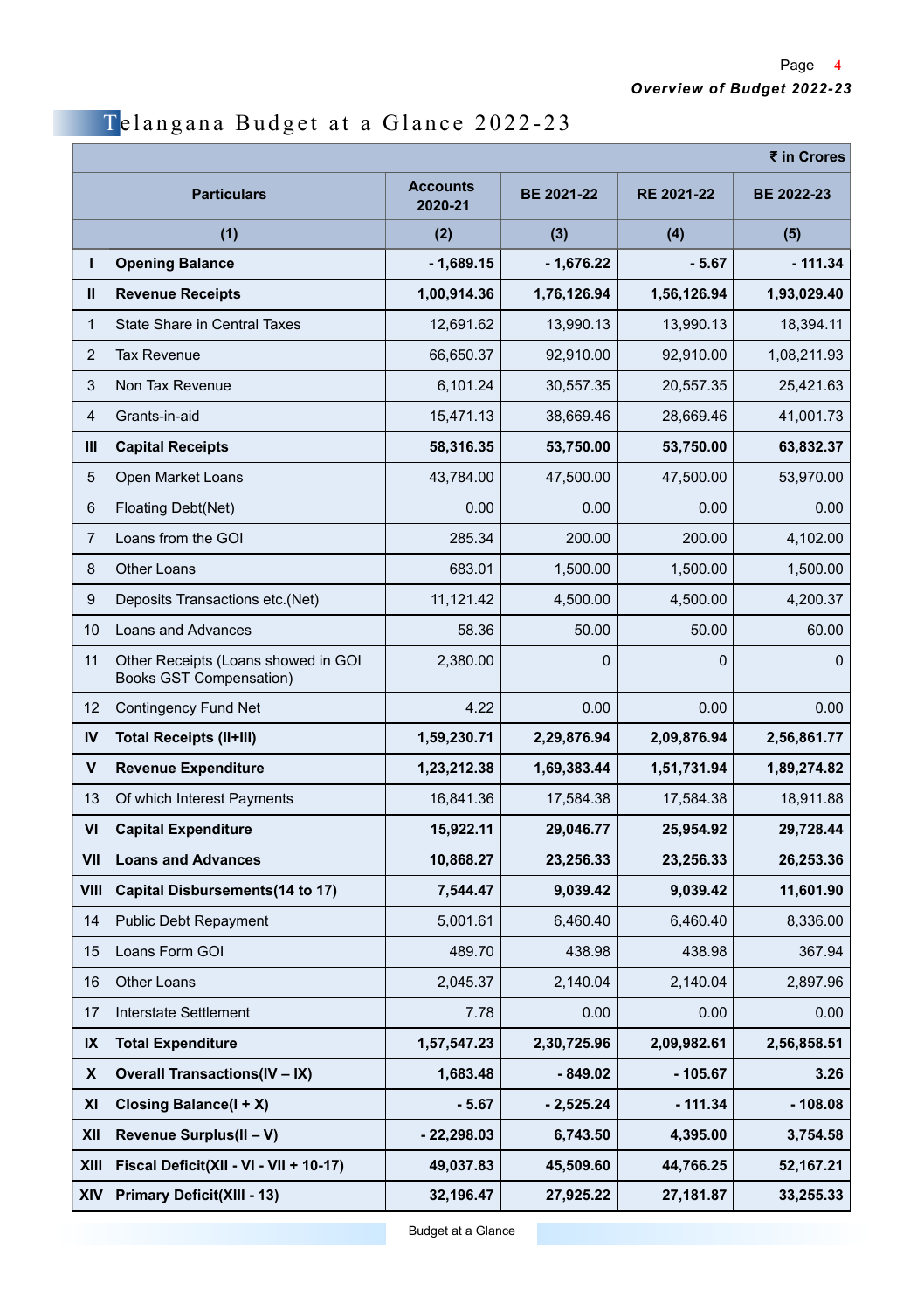### Overall Budgetary Position 2022-23

| TABLE - 1                    |                          | ₹ in Crores |
|------------------------------|--------------------------|-------------|
| <b>Revenue Receipts</b>      |                          | 1,93,029.40 |
| <b>Public Debt</b>           |                          | 59,672.000  |
| Loan Recoveries              |                          | 60.00       |
| Public Account (Net)         |                          | 4,200.37    |
|                              | <b>Total Receipts</b>    | 2,56,961.77 |
| Revenue Expenditure          |                          | 1,89,274.82 |
| <b>Capital Expenditure</b>   |                          | 29,728.44   |
| <b>Public Debt Repayment</b> |                          | 11,701.90   |
| Loans and Advances           |                          | 26,253.36   |
|                              | <b>Total Expenditure</b> | 2,56,958.51 |
|                              | Net-Surplus (+)          | 3.26        |

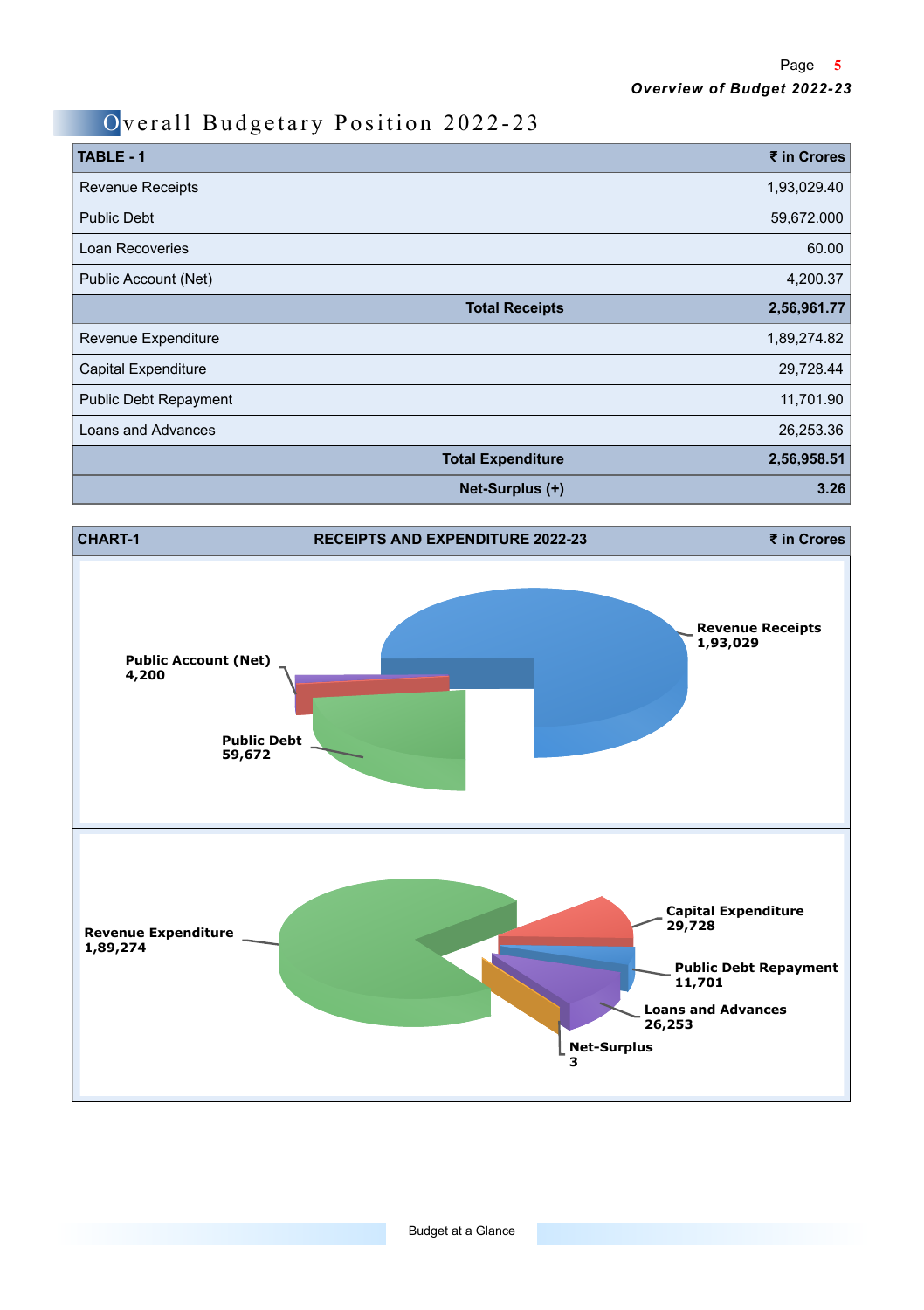#### Revenue Account Receipts and Expenditure

The Receipts on revenue Account during the year 2022-23 are estimated at 1,93,029.40 Crores and the expenditure is estimated to be 1,89,274.82 Crores. The Estimate for 2022-23 reveals a Revenue Surplus (+) of 3,754.58 Crores

| TABLE - 2                  |              |                                              |                                             |  |
|----------------------------|--------------|----------------------------------------------|---------------------------------------------|--|
| <b>Particulars</b>         |              | <b>Revised</b><br><b>Estimate</b><br>2021-22 | <b>Budget</b><br><b>Estimate</b><br>2022-23 |  |
| 1                          | $\mathbf{2}$ | 3                                            | 4                                           |  |
| <b>Revenue Receipts</b>    | 1,00,914.36  | 1,56,126.94                                  | 1,93,029.40                                 |  |
| <b>Revenue Expenditure</b> | 1,23,212.38  | 1.51.731.94                                  | 1,89,274.82                                 |  |
| $Surplus(+)$               | $-22,298.03$ | 4,395.00                                     | 3,754.58                                    |  |

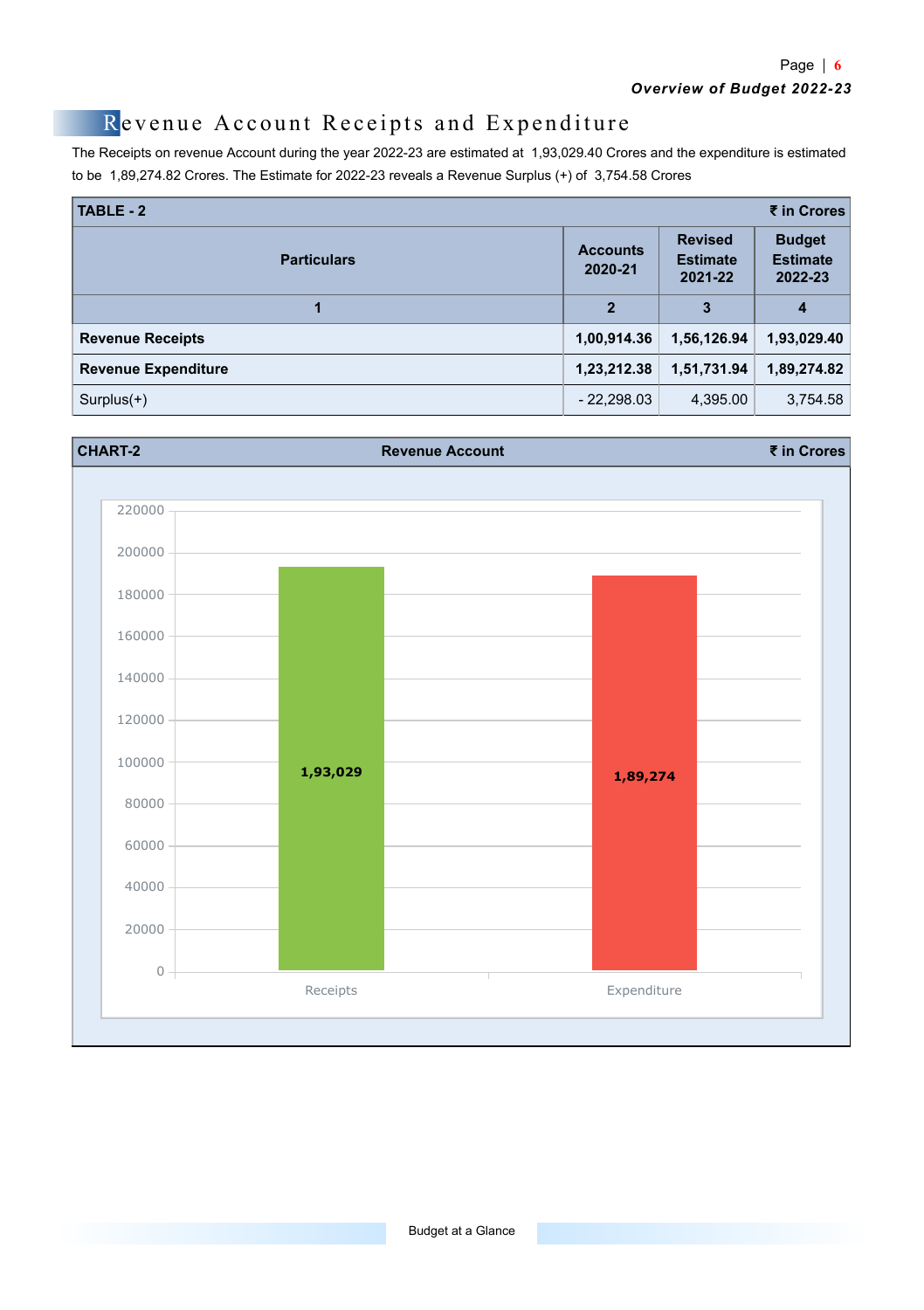### Revenue and Expenditure of the State

| <b>TABLE - 3</b>                                                | ₹ in Crores |                                |             |
|-----------------------------------------------------------------|-------------|--------------------------------|-------------|
| Receipts                                                        |             | Expenditure                    |             |
| <b>Taxes and Duties</b>                                         |             | Development Expenditure        | 1,45,912.11 |
| State Share in Central Taxes                                    | 18.394.11   | <b>Debt Services</b>           | 18,921.88   |
| <b>State Taxes and Duties</b>                                   | 1,08,211.93 | <b>Administrative Services</b> | 10,741.28   |
| Non-Tax Revenue                                                 |             | <b>Tax Collection Charges</b>  | 1,344.03    |
| <b>Interest Receipts</b>                                        | 131.39      | <b>Other Expenditure</b>       | 12,355.51   |
| Other Non-Tax Revenue<br>I(Including Grant-in-aid from Central) | 66,423.36   |                                |             |
| Total                                                           | 1,93,029.40 | Total                          | 1,89,274.82 |
| Deficit                                                         | 0.00        | Surplus                        | 3,754.59    |
| <b>Grand Total</b>                                              | 1,93,029.40 | <b>Grand Total</b>             | 1,93,029.40 |

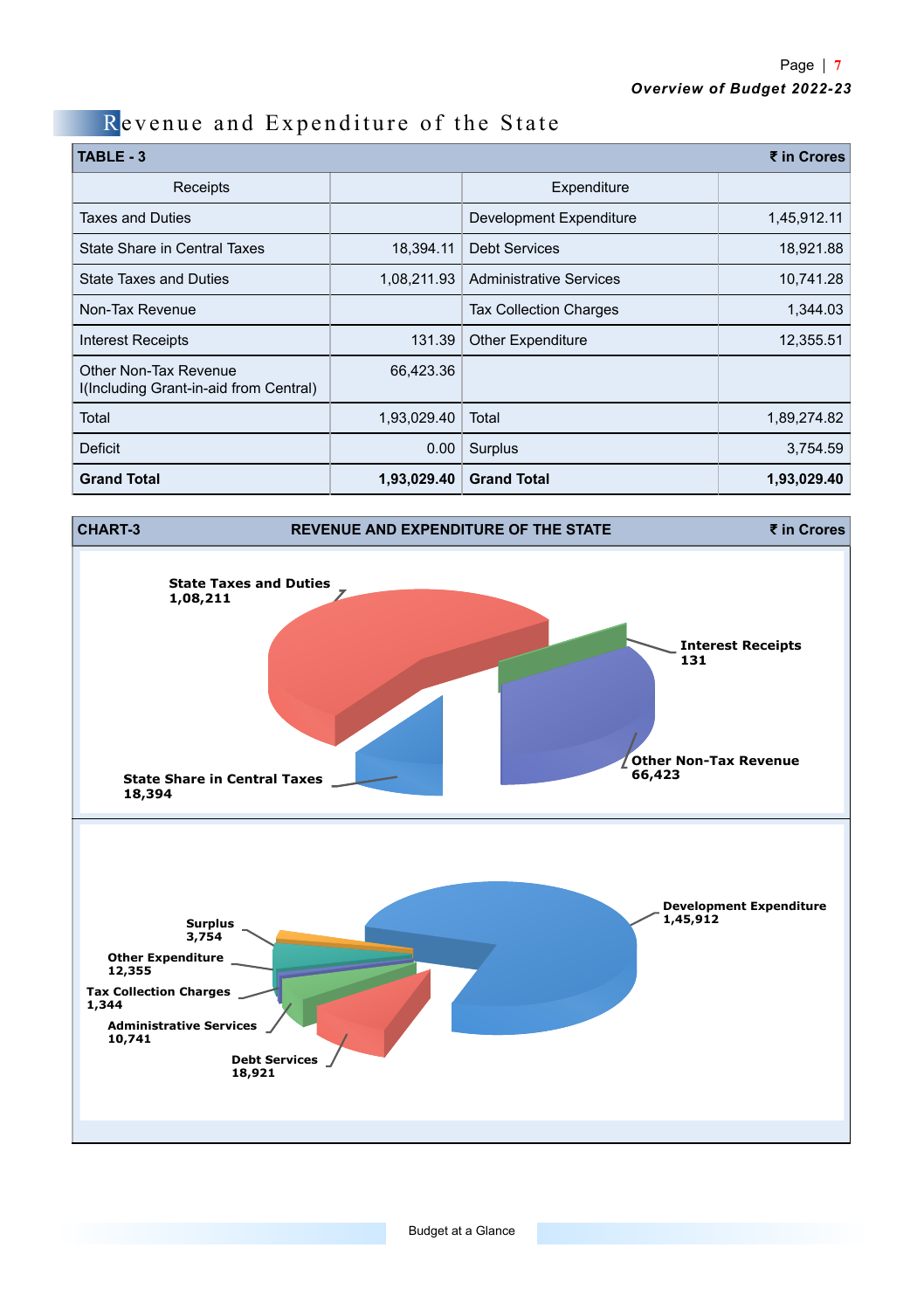#### Trends in Revenue Receipts

|                    | TABLE - 4<br>₹ in Crores |                                              |                            |                            |                |                |
|--------------------|--------------------------|----------------------------------------------|----------------------------|----------------------------|----------------|----------------|
| <b>Particulars</b> |                          |                                              | <b>Accounts</b><br>2019-20 | <b>Accounts</b><br>2020-21 | R.E<br>2021-22 | B.E<br>2022-23 |
| $\mathbf{1}$       |                          | <b>Taxes &amp; Duties</b>                    | 83,585.08                  | 79,341.99                  | 1,06,900.13    | 1,26,606.04    |
|                    |                          | State Share in Central Taxes and Duties etc. | 15,987.59                  | 12,691.62                  | 13,990.13      | 18,394.11      |
|                    | $\mathbf{H}$             | <b>State Taxes</b>                           | 67,597.49                  | 66,650.37                  | 92,910.00      | 1,08,211.93    |
|                    | A                        | <b>Land Revenue</b>                          | 0.99                       | 0.50                       | 6.31           | 6.71           |
|                    | B                        | <b>Taxes on Sales, Trade</b>                 | 44,191.12                  | 43,094.24                  | 57,500.00      | 69,203.00      |
|                    | C                        | <b>State Excise</b>                          | 11,991.58                  | 14,369.84                  | 17,000.00      | 17,500.00      |
|                    | D                        | <b>Others</b>                                | 11,413.80                  | 9,185.79                   | 18,403.69      | 21,502.22      |
| $\overline{2}$     |                          | <b>Non-Tax Revenue</b>                       | 7,360.32                   | 6,101.24                   | 20,557.35      | 25,421.63      |
| 3.                 |                          | Grant-in-aid                                 | 11,598.42                  | 15,471.13                  | 28,669.46      | 41,001.73      |
|                    |                          | <b>Total</b>                                 | 1,02,543.82                | 1,00,914.36                | 1,56,126.94    | 1,93,029.40    |

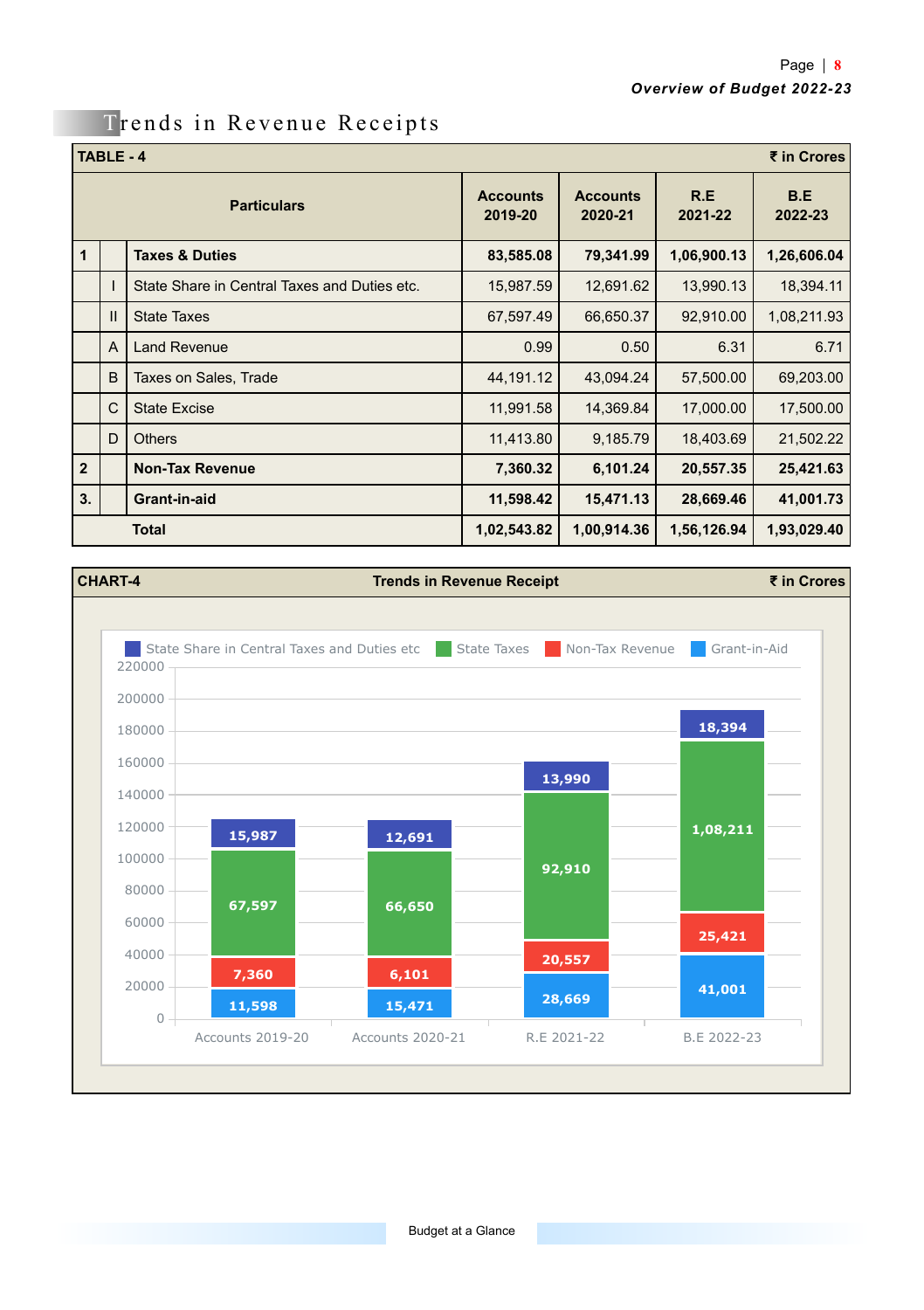### Trends in Revenue Expenditure

| TABLE - 5                             |                            |                            |                         | ₹ in Crores    |
|---------------------------------------|----------------------------|----------------------------|-------------------------|----------------|
| <b>Particulars</b>                    | <b>Accounts</b><br>2019-20 | <b>Accounts</b><br>2020-21 | R.E<br>2021-22          | B.E<br>2022-23 |
| 1                                     | $\overline{2}$             | 3                          | $\overline{\mathbf{4}}$ | 5              |
| <b>General Services</b>               | 36,440.33                  | 39,477.18                  | 38,741.48               | 43,730.11      |
| <b>Tax Collection</b>                 | 786.29                     | 818.31                     | 1,329.74                | 1,344.03       |
| <b>Administrative Services</b>        | 8,137.26                   | 7,450.00                   | 7,812.03                | 10,741.28      |
| <b>Others</b>                         | 27,516.78                  | 31,208.87                  | 29,599.71               | 31,644.80      |
| <b>Social Services</b>                | 45,832.80                  | 48,400.40                  | 67,787.14               | 93,489.25      |
| <b>Economic Services</b>              | 26,524.75                  | 35,334.80                  | 45,193.21               | 52,045.36      |
| <b>Grants-in-aid and Contribution</b> | 0.00                       | 0.00                       | 10.10                   | 10.10          |
| <b>Total</b>                          | 1,08,797.88                | 1,23,212.38                | 1,51,731.94             | 1,89,274.82    |

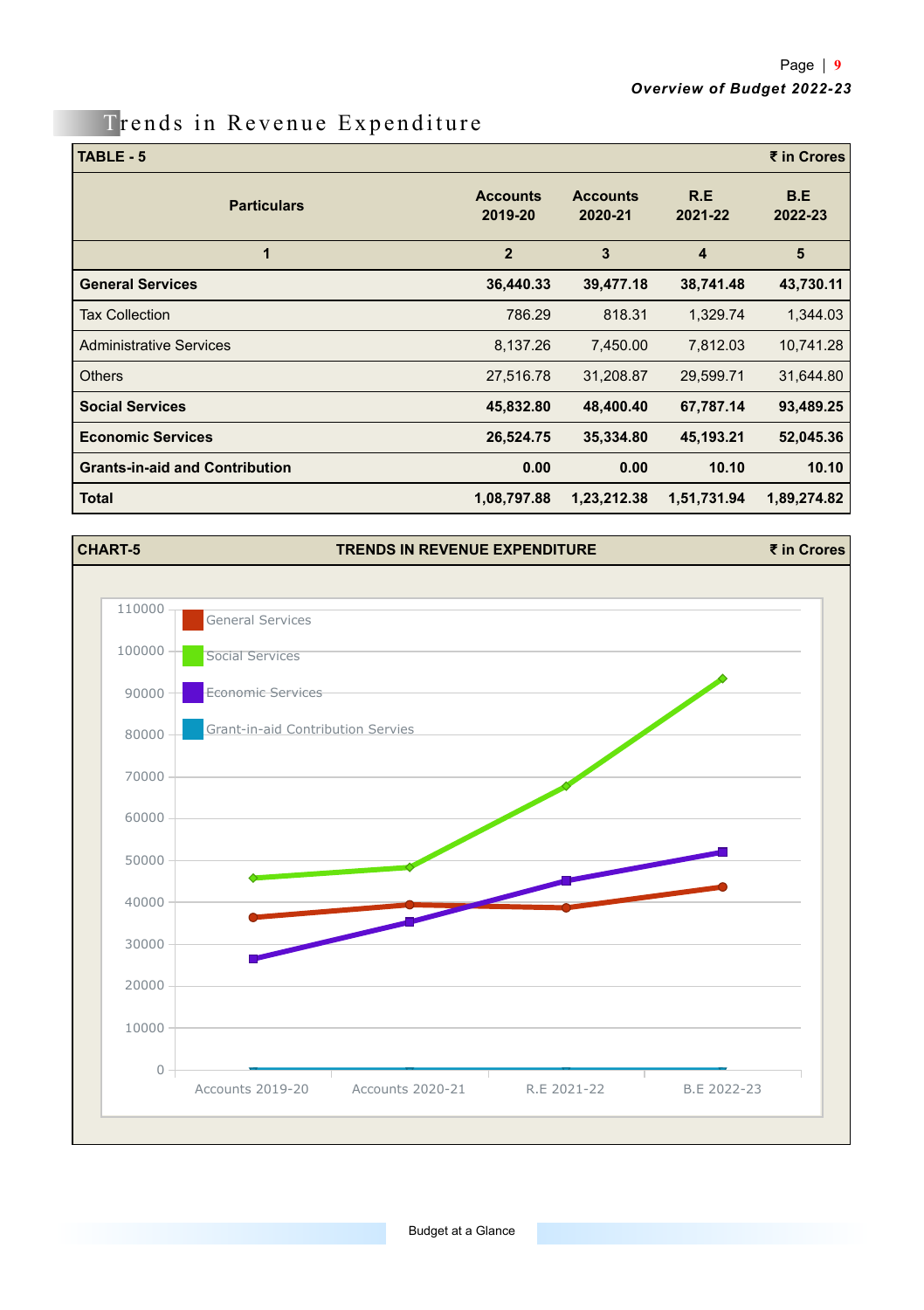| TABLE-6<br>₹ in Crores |                             |                                           |                                                        |                                                                                               |              |                              |  |  |
|------------------------|-----------------------------|-------------------------------------------|--------------------------------------------------------|-----------------------------------------------------------------------------------------------|--------------|------------------------------|--|--|
| Year                   | <b>Open Market</b><br>Loans | <b>Loans From</b><br><b>Central Govt.</b> | <b>Loans From</b><br><b>Autonomous</b><br>bodies, etc. | <b>Special</b><br><b>Securities</b><br>(Small<br>Savings) &<br><b>Provident</b><br>Fund, etc. | <b>Total</b> | Percentage of<br><b>GSDP</b> |  |  |
| Accounts<br>2019-20    | 1,64,417                    | 7.999                                     | 14.510                                                 | 18,933                                                                                        | 2,05,858     | 22%                          |  |  |
| Accounts<br>2020-21    | 2,03,199                    | 7.795                                     | 13.974                                                 | 19.050                                                                                        | 2,44,019     | 25%                          |  |  |
| R.E 2021-22            | 2,44,239                    | 7,556                                     | 14,162                                                 | 19,164                                                                                        | 2,85,120     | 25%                          |  |  |
| B.E 2022-23            | 2,89,873                    | 7,188                                     | 13,591                                                 | 19,336                                                                                        | 3,29,988     | 25%                          |  |  |



## Public Debt Outstanding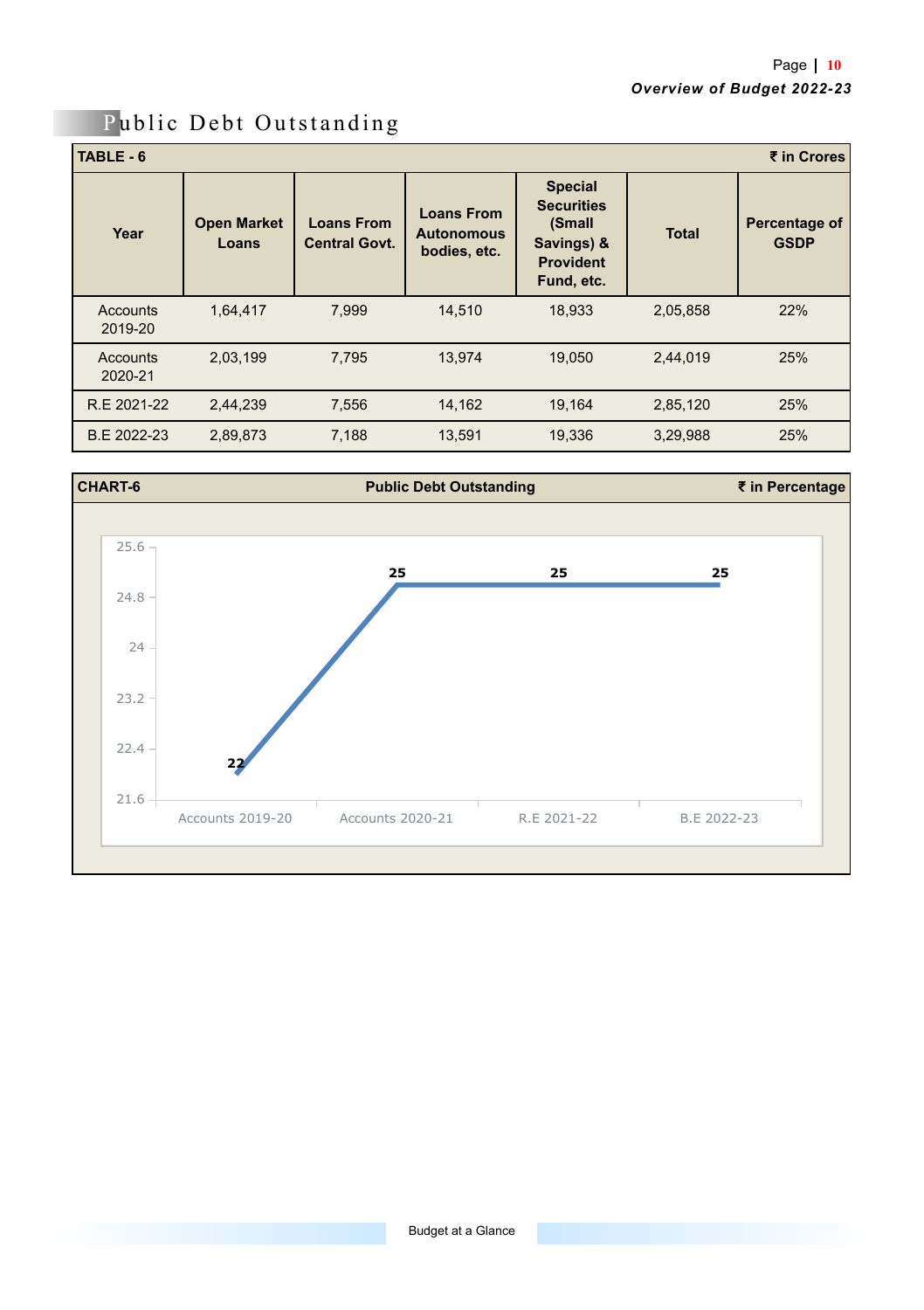## Power Sector (Support to TSTRANSCO, DISCOMS and TSGENCO) etc

| TABLE - 7<br>₹ in Crores |               |  |  |  |
|--------------------------|---------------|--|--|--|
| <b>YEAR</b>              | <b>Amount</b> |  |  |  |
| Accounts 2019-2020       | 7,566.97      |  |  |  |
| Accounts 2020-2021       | 10,611.38     |  |  |  |
| R.E 2021-2022            | 11,037.86     |  |  |  |
| B.E 2022-2023            | 12,198.70     |  |  |  |

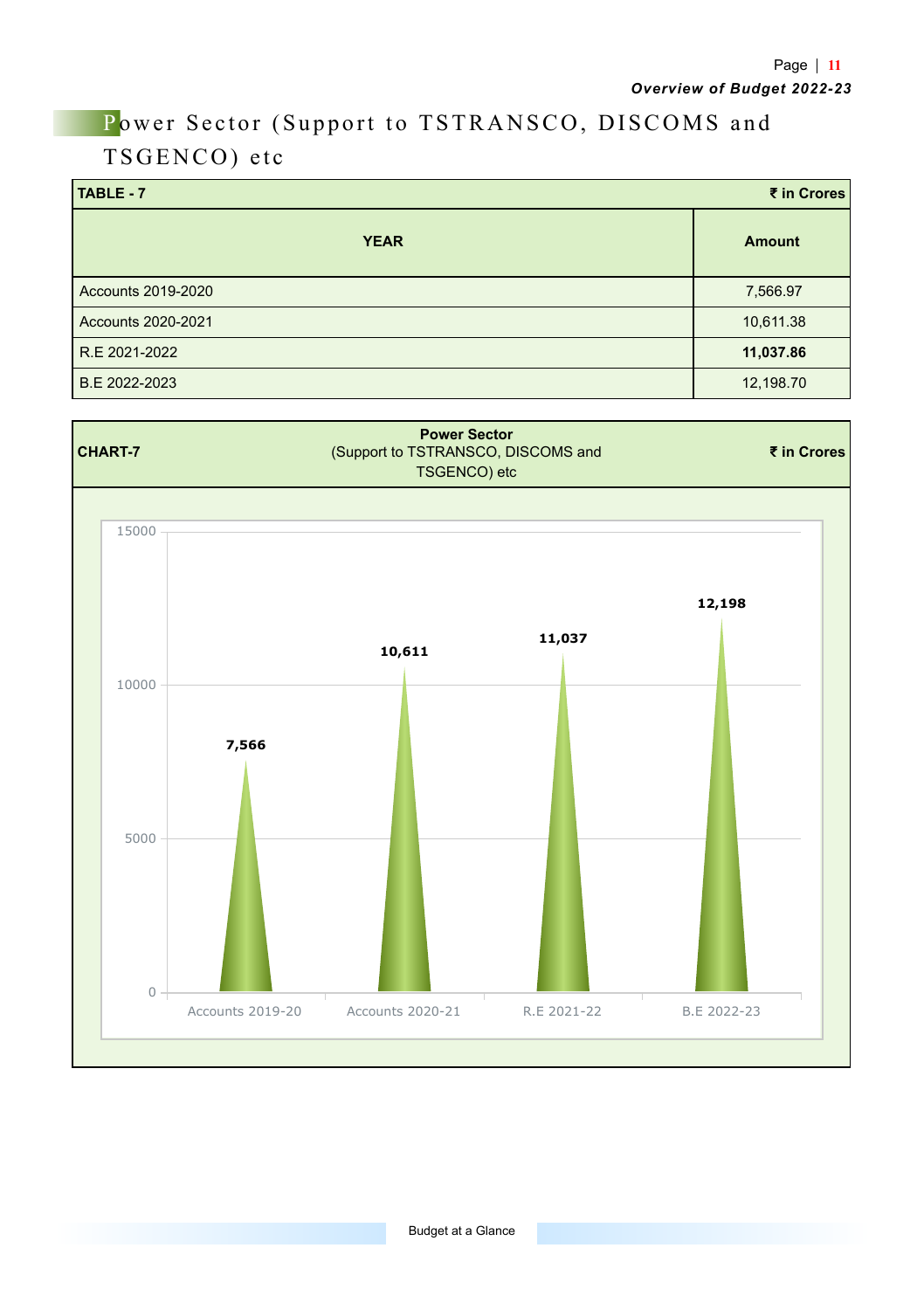### Irrigation Sector

| ₹ in Crores<br>TABLE-8            |                         |                         |             |                    |  |  |  |
|-----------------------------------|-------------------------|-------------------------|-------------|--------------------|--|--|--|
| <b>Particulars</b>                | <b>Accounts 2019-20</b> | <b>Accounts 2020-21</b> | R.E 2021-22 | <b>B.E 2022-23</b> |  |  |  |
| Major & Medium Irrigation         | 9,482.67                | 10,019.66               | 15,651.20   | 21,401.08          |  |  |  |
| Minor Irrigation                  | 1,023.09                | 1.314.78                | 1,221.20    | 1,245.30           |  |  |  |
| C.A.D                             | 14.67                   | 15.47                   | 38.00       | 18.69              |  |  |  |
| <b>Flood Control and Drainage</b> | 1.01                    | 8.24                    | 9.55        | 10.00              |  |  |  |
| <b>Total</b>                      | 10,521.44               | 11,358.15               | 16,919.94   | 22,675.07          |  |  |  |